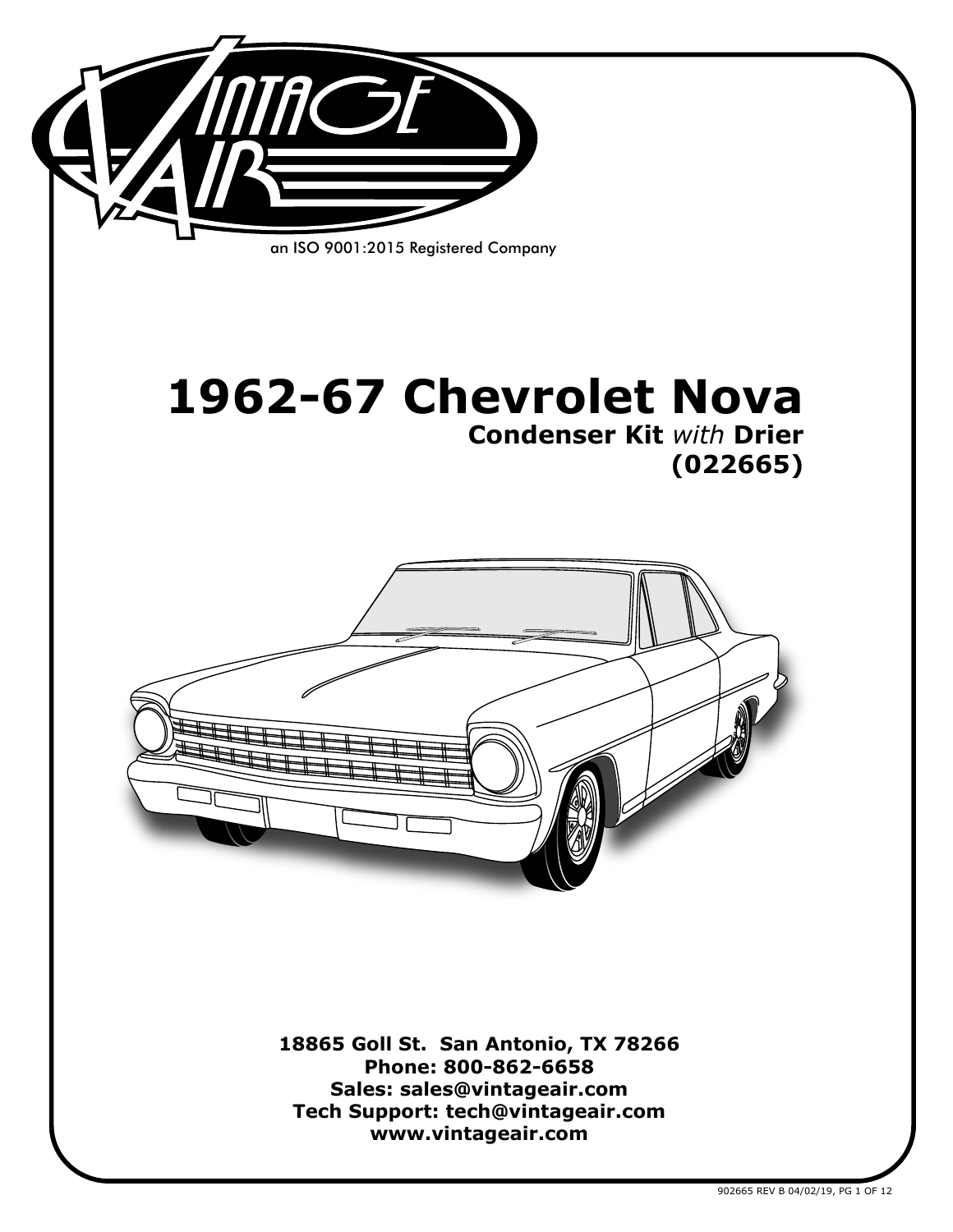

# **Table of Contents**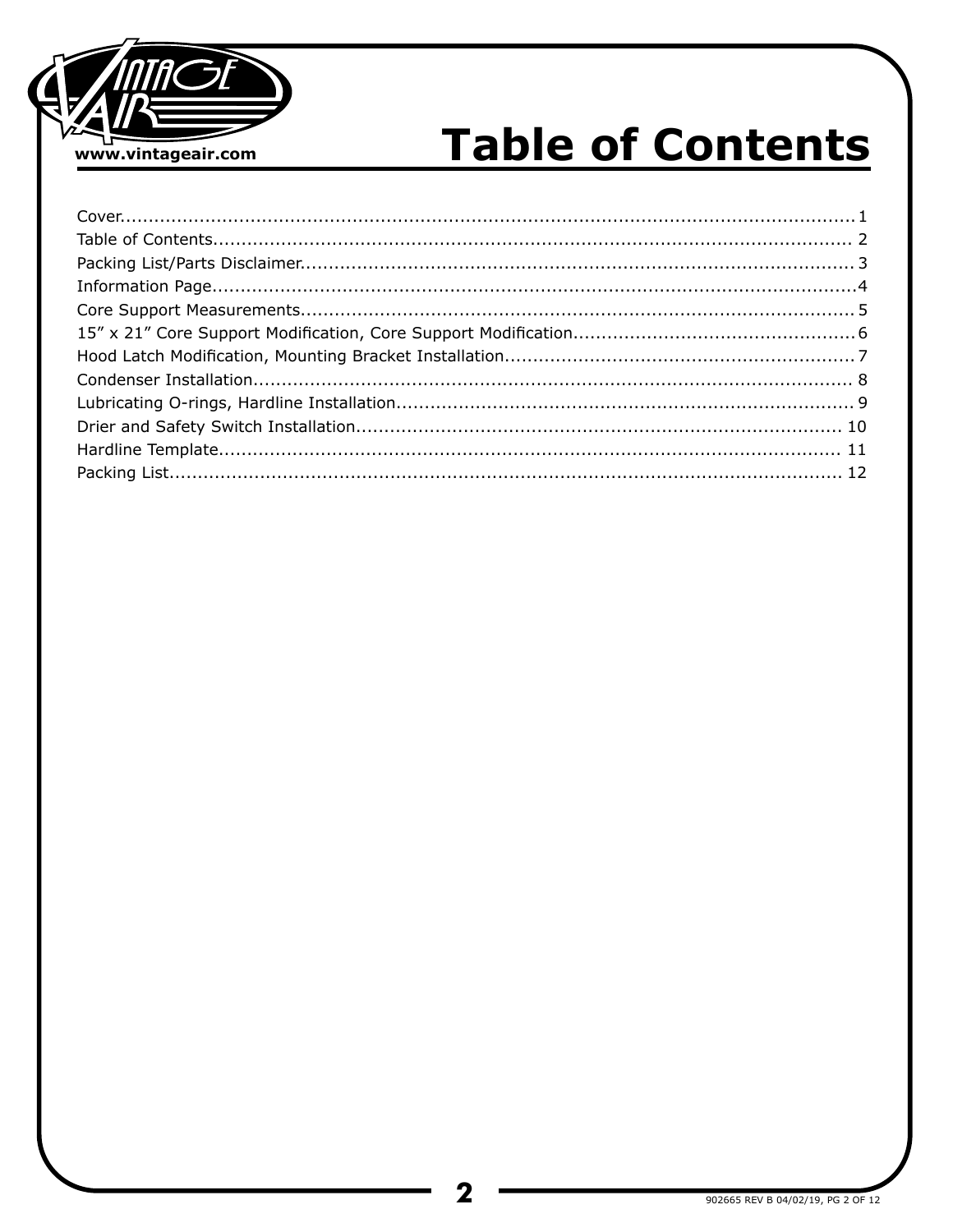

# *Packing List: Condenser Kit (022665)*

| No. | Qty.           | Part No.   | <b>Description</b>                        |
|-----|----------------|------------|-------------------------------------------|
| 1.  | 1              | 03764-VUC  | Condenser, 14" x 18", Super Flow          |
| 2.  | 1              | 091965     | Hardline, #8 Condenser                    |
| 3.  | $\mathbf 1$    | 07321-VUC  | Drier                                     |
| 4.  | $\overline{2}$ | 07113-VUB  | Drier Clamp                               |
| 5.  | $\,8\,$        | 18260-VUB  | Nut with Star Washer, 10-24               |
| 6.  | $\overline{2}$ | 18247-VUB  | Screw, #10 x 1/2", Sheet Metal            |
| 7.  | $\,8\,$        | 18249-VUB  | Screw, 10-24 x 3/8", Pan Head             |
| 8.  | $\overline{2}$ | 33857-VUF  | O-Ring, $#6$                              |
| 9.  | $\overline{2}$ | 18610-VUB  | Lockwasher, 5/16"                         |
| 10. | $\,8\,$        | 18125-VUB  | Flat Washer, 1/4"                         |
| 11. | $\overline{4}$ | 18148-VUB  | Nut, 5/16", Hex                           |
| 12. | $\overline{4}$ | 18308-VUB  | Bolt, 5/16" x 1", Hex                     |
| 13. | $\mathbf{1}$   | 091964     | Hardline, #6 Condenser/Drier              |
| 14. | $\mathbf{1}$   | 644676-PCA | Bracket, Condenser Top, Passenger Side    |
| 15. | 1              | 644678-PCA | Bracket, Condenser Top, Driver Side       |
| 16. | $\mathbf{1}$   | 644677-PCA | Bracket, Condenser Bottom, Passenger Side |
| 17. | 1              | 644679-PCA | Bracket, Condenser Bottom, Driver Side    |
| 18. | $\mathbf{1}$   | 33134-VUI  | Grommet, 2-Hole                           |
| 19. | $\mathbf{1}$   | 33858-VUF  | O-Ring, $#8$                              |
| 20. | $\mathbf{1}$   | 11079-VUS  | Binary Switch, Male                       |
| 21. | 1              | 23135-VUW  | Compressor Lead                           |

 **Please report any shortages directly to Vintage Air within 15 days. After 15 days, Vintage Air will not be responsible for missing or damaged items.**

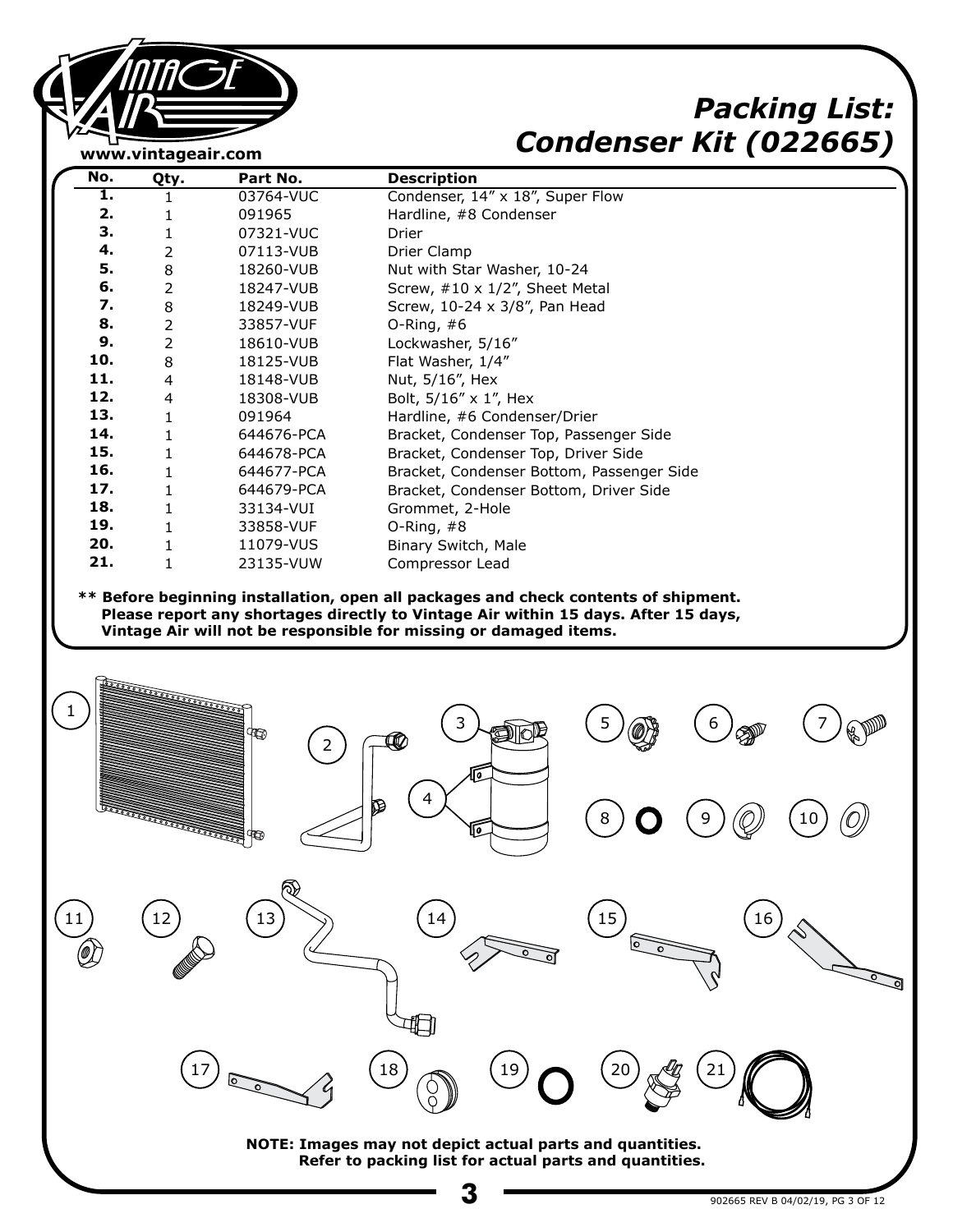

#### **Important Notice—Please Read** *For Maximum System Performance, Vintage Air Recommends the Following:*

**NOTE: Vintage Air systems are designed to operate with R134a refrigerant only. Use of any other refrigerant could damage your A/C system and/or vehicle, and possibly cause a fire, in addition to potentially voiding the warranties of the A/C system and its components.**

#### **Refrigerant Capacities:**

**Vintage Air System:** 1.8 lbs. (28.8 oz.) or 816 grams of **R134a**, charged by weight with a quality charging station or scale. **NOTE: Use of the proper type and amount of refrigerant is critical to system operation and performance.**

**Other Systems:** Consult manufacturer's guidelines.

#### **Lubricant Capacities:**

**New Vintage Air-supplied Sanden Compressor:** No additional oil needed (Compressor is shipped with proper oil charge).

**All Other Compressors:** Consult manufacturer (Some compressors are shipped dry and will need oil added).

#### **Safety Switches**

Your Vintage Air system is equipped with a binary pressure safety switch. A binary switch disengages the compressor clutch in cases of extreme low pressure conditions (Refrigerant Loss) or excessively high head pressure (406 PSI) to prevent compressor damage or hose rupture. A trinary switch combines Hi/Lo pressure protection with an electric fan operation signal at 254 PSI, and should be substituted for use with electric fans. Compressor safety switches are extremely important since an A/C system relies on refrigerant to circulate lubricant.

#### **Service Info:**

**Protect Your Investment:** Prior to assembly, it is critical that the compressor, evaporator, A/C hoses and fittings, hardlines, condenser and receiver/drier remained capped. Removing caps prior to assembly will allow moisture, insects and debris into the components, possibly leading to reduced performance and/or premature failure of your A/C system. This is especially important with the receiver/drier.

Additionally, when caps are removed for assembly, **BE CAREFUL!** Some components are shipped under pressure with dry nitrogen.

**Evacuate the System for 35-45 Minutes:** Ensure that system components (Drier, compressor, evaporator and condenser) are at a temperature of at least 85° F. On a cool day, the components can be heated with a heat gun *or* by running the engine with the heater on before evacuating. Leak check and charge to specifications.

#### **Bolts Passing Through Cowl and/or Firewall:**

To ensure a watertight seal between the passenger compartment and the vehicle exterior, for all bolts passing through the cowl and/or firewall, Vintage Air recommends coating the threads with silicone prior to installation.

#### **Heater Hose (Not Included With This Kit):**

Heater hose may be purchased from Vintage Air (Part# 31800-VUD) or your local parts retailer. Routing and required length will vary based on installer preference.

**4**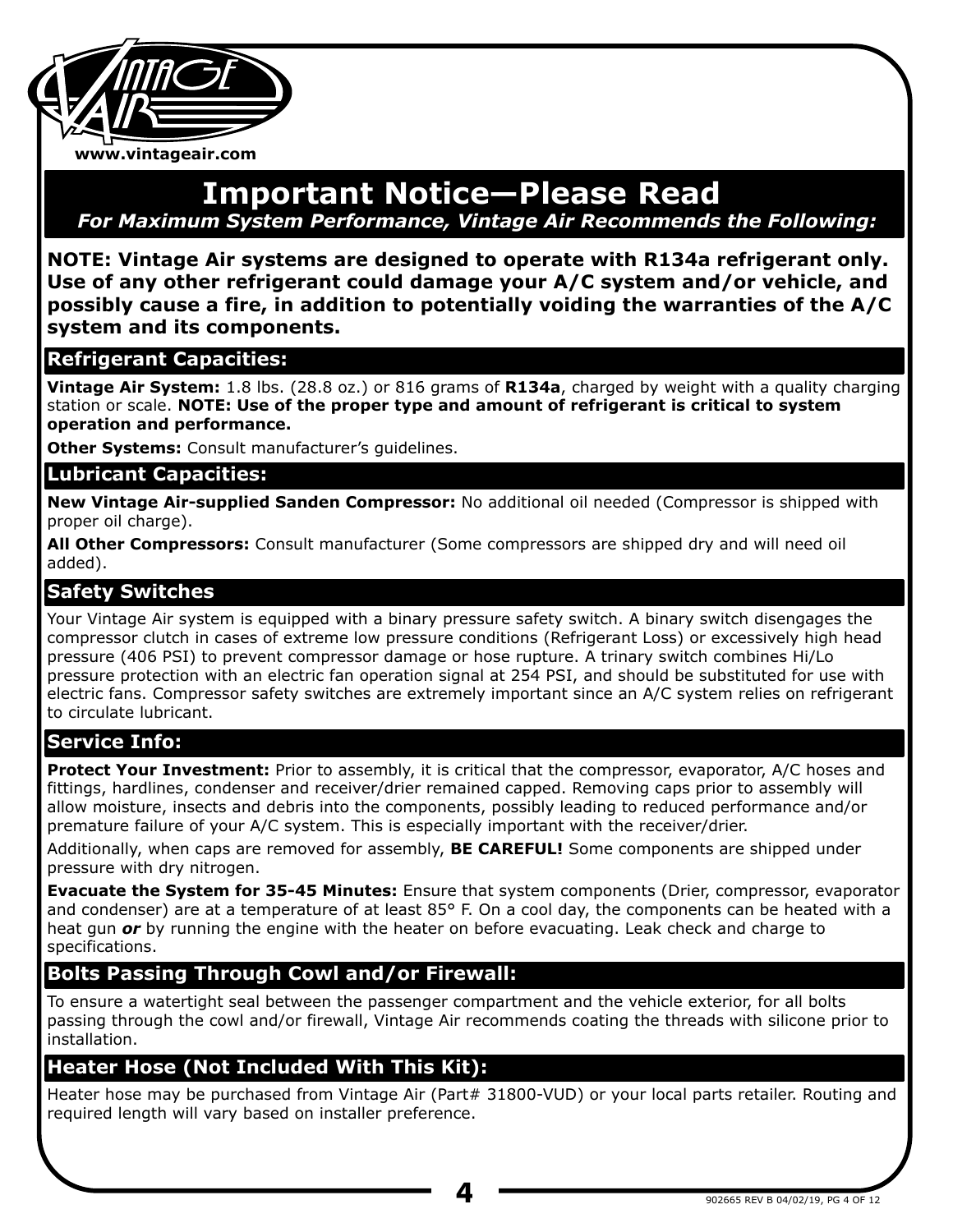

## *Core Support Measurements*

**This kit was developed based on the measurements below, which were taken from a 1967 Chevrolet Nova with factory air and a 1964 Chevrolet Nova without factory air.**



**Passenger Side Driver Side Driver Side** 

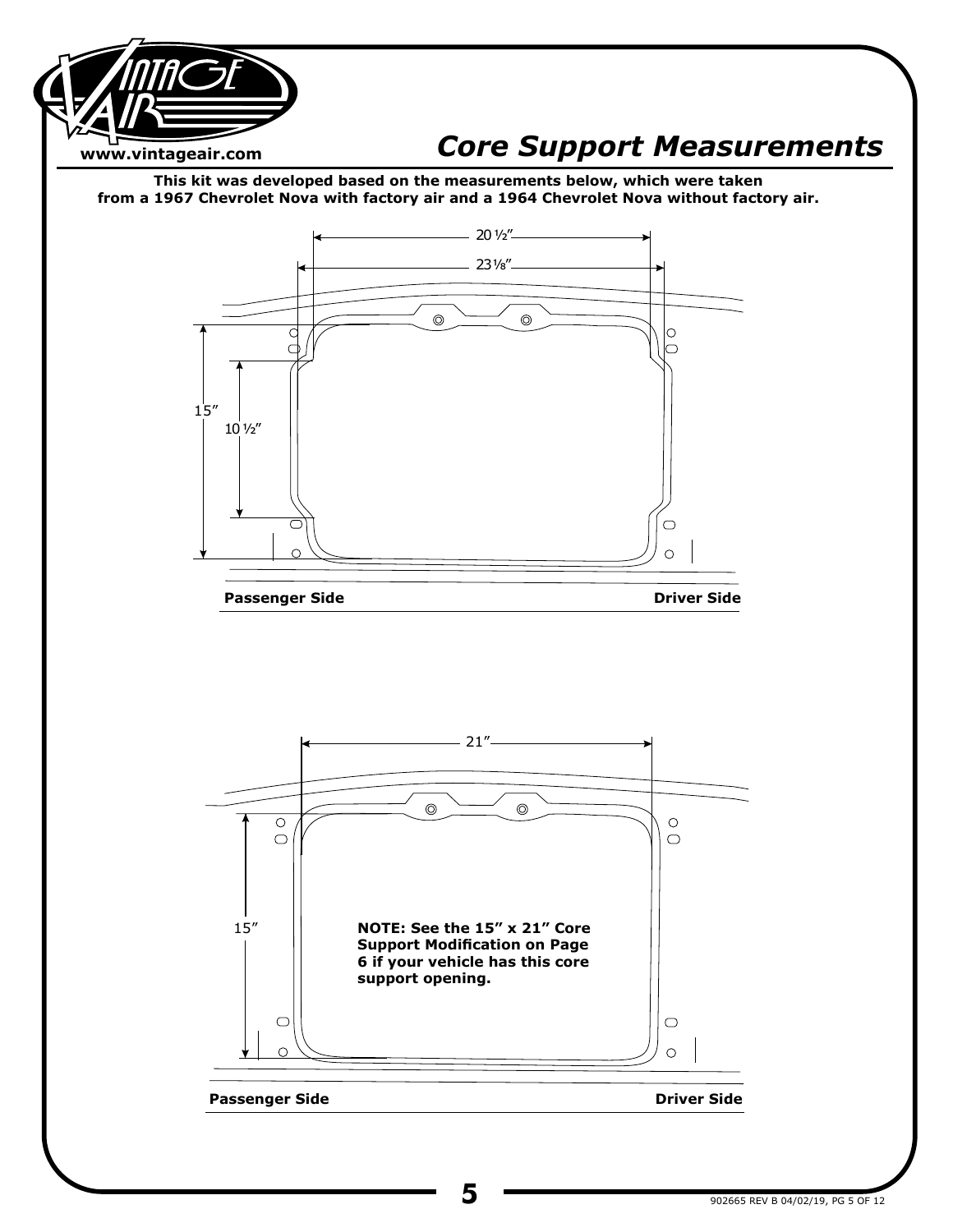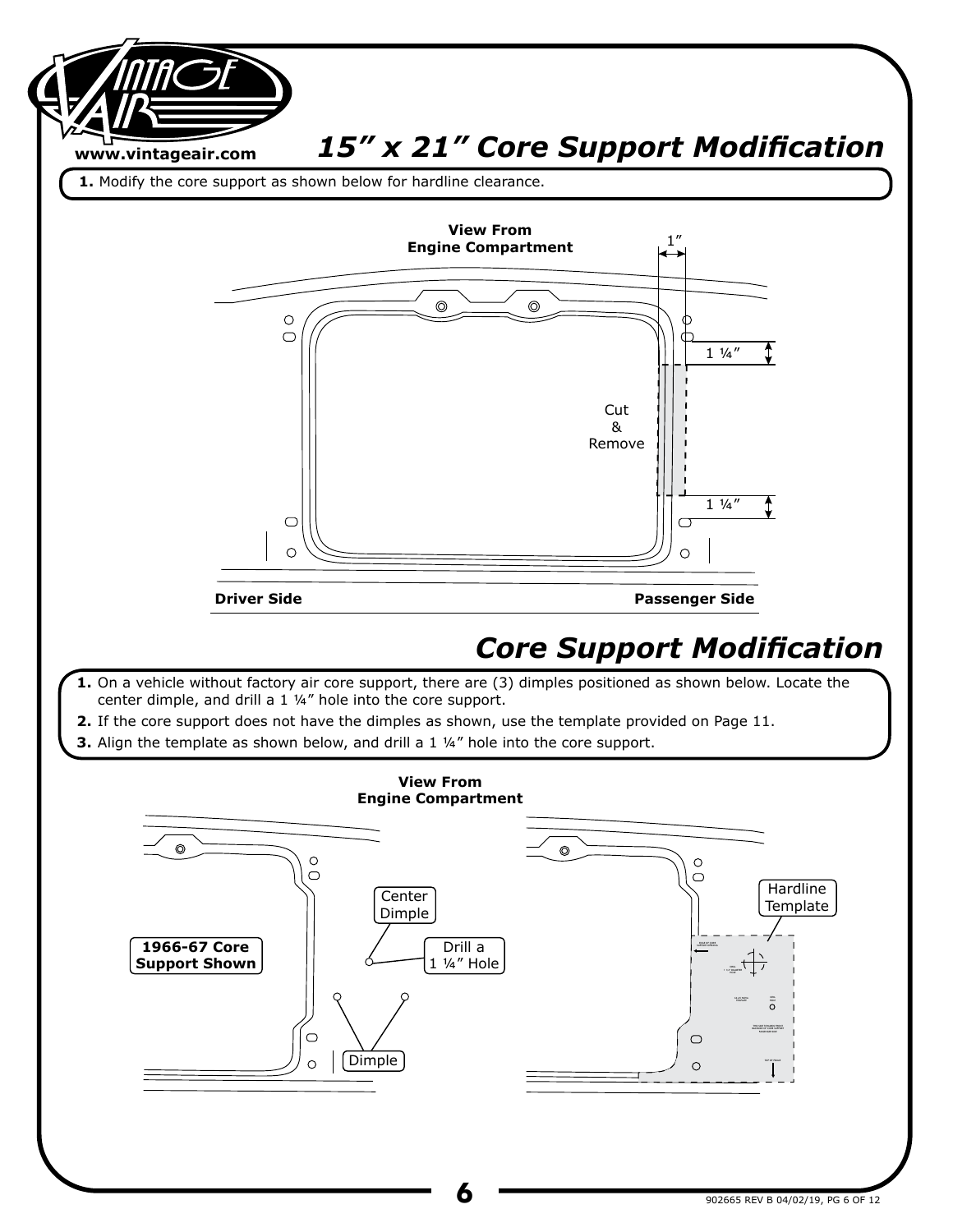

# *Hood Latch Modification (1966 Vehicles Only)*

- **1.** Remove the hood latch assembly from the grille/core support.
- **2.** Place the hood latch assembly in a bench vise as shown below.
- **3.** Placing your hands on the top of hood latch assembly, pull forward as shown (Approximately 30°).

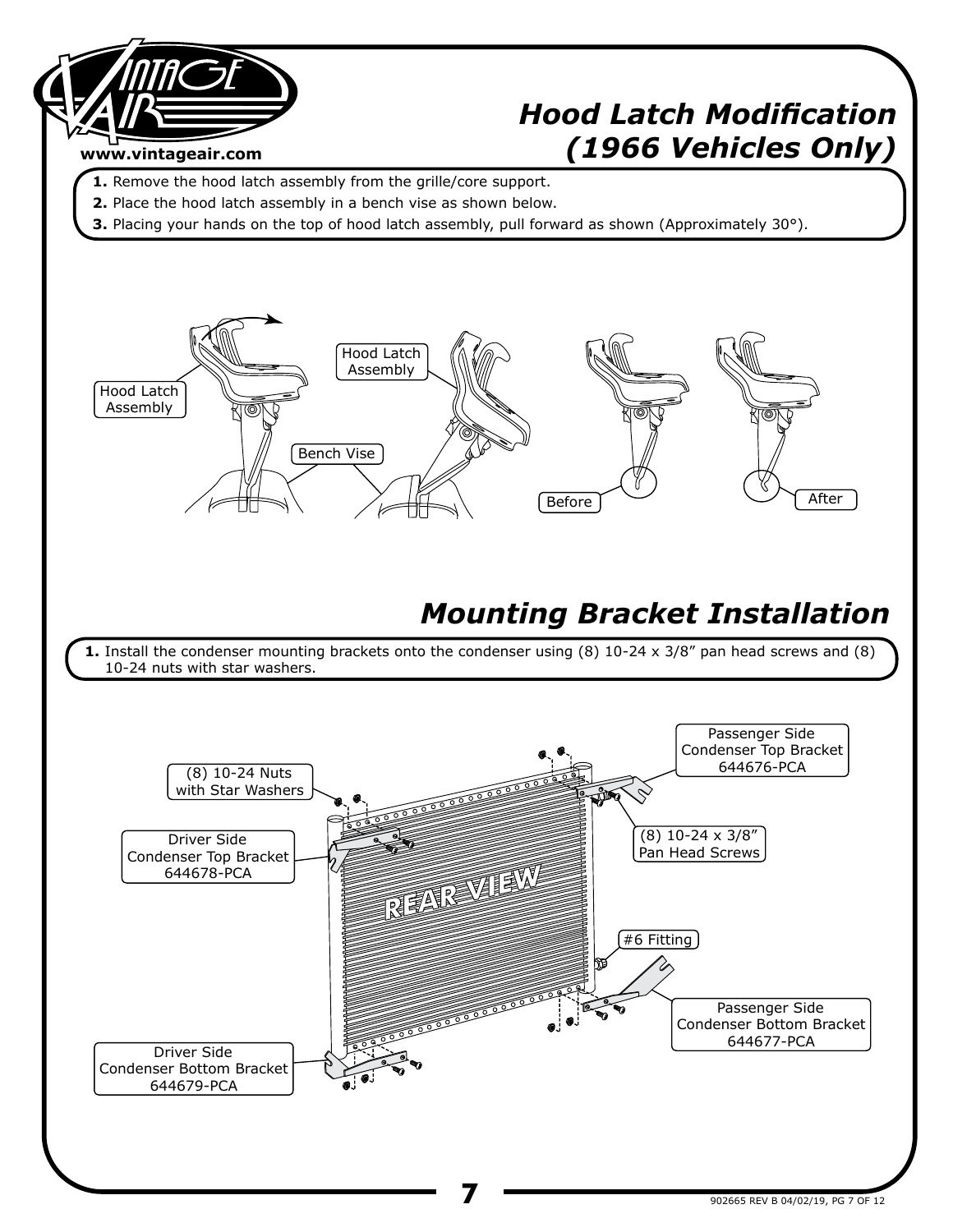# **www.vintageair.com**

# *Condenser Installation*

- **1.** Drain the radiator.
- **2.** Remove the fan, belts and upper and lower radiator hoses.
- **3.** Remove the radiator.
- **4.** Remove the OEM condenser and lines (if equipped with factory air). Remove the OEM grommet from the core support.
- **5.** Using a 7/16" drill bit, enlarge the (2) driver side OEM radiator mounting holes as shown below.
- **6.** Install the condenser on the back side of the core support as shown.
- **7.** Align the condenser mounting brackets with the OEM slots in the core support.
- **8.** With the condenser brackets aligned, secure the driver side of the condenser to the core support using (2)  $5/16''$  x 1" hex bolts, (4)  $1/4''$  flat washers, (2)  $5/16''$  lock washers and (2)  $5/16''$  hex nuts.
- **9.** Temporarily attach the passenger side of the condenser to the core support using (2) 5/16" x 1" hex bolts, (2) 1/4" flat washers and (2) 5/16" hex nuts. **NOTE: The OEM bolts will be used later to install the radiator.**

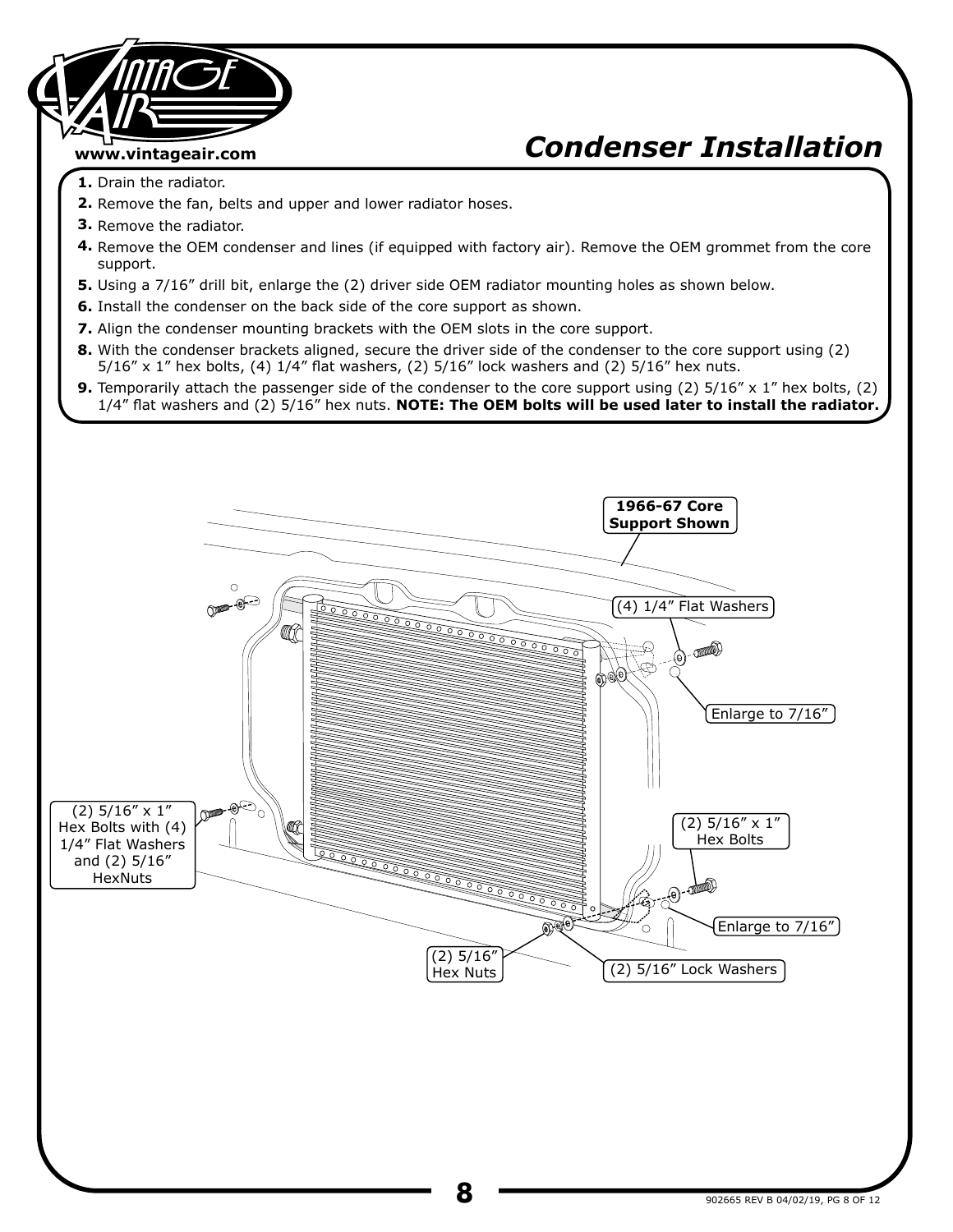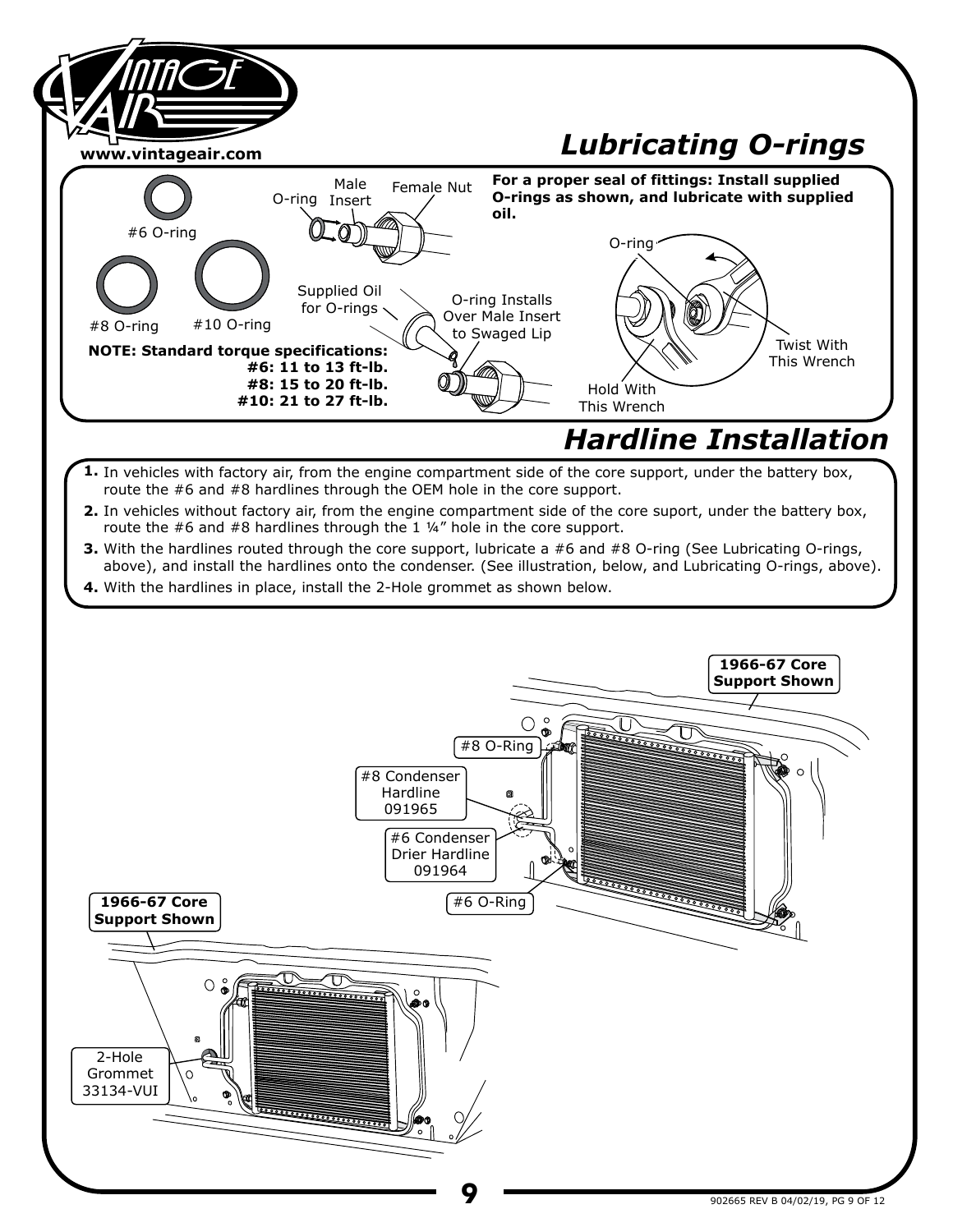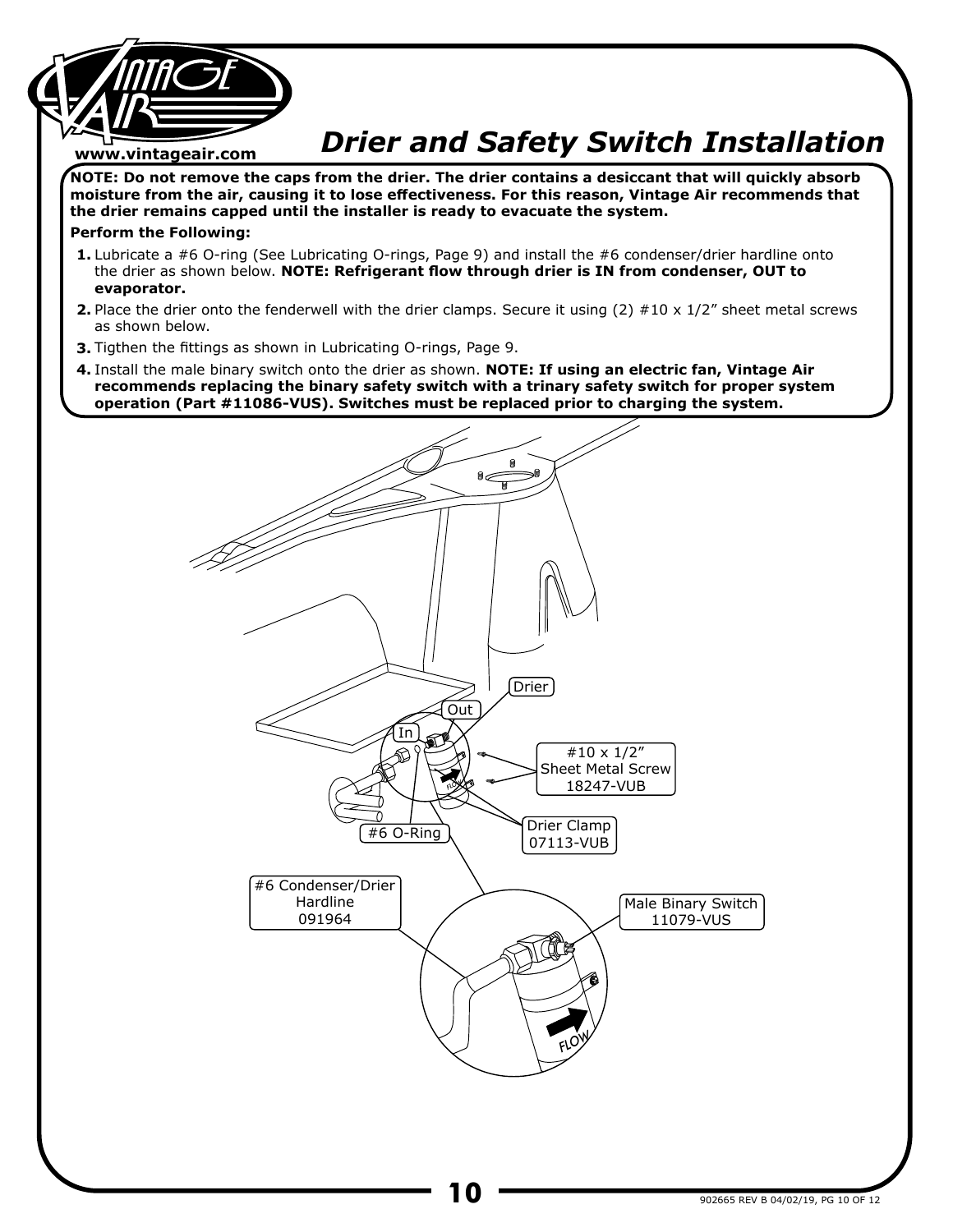